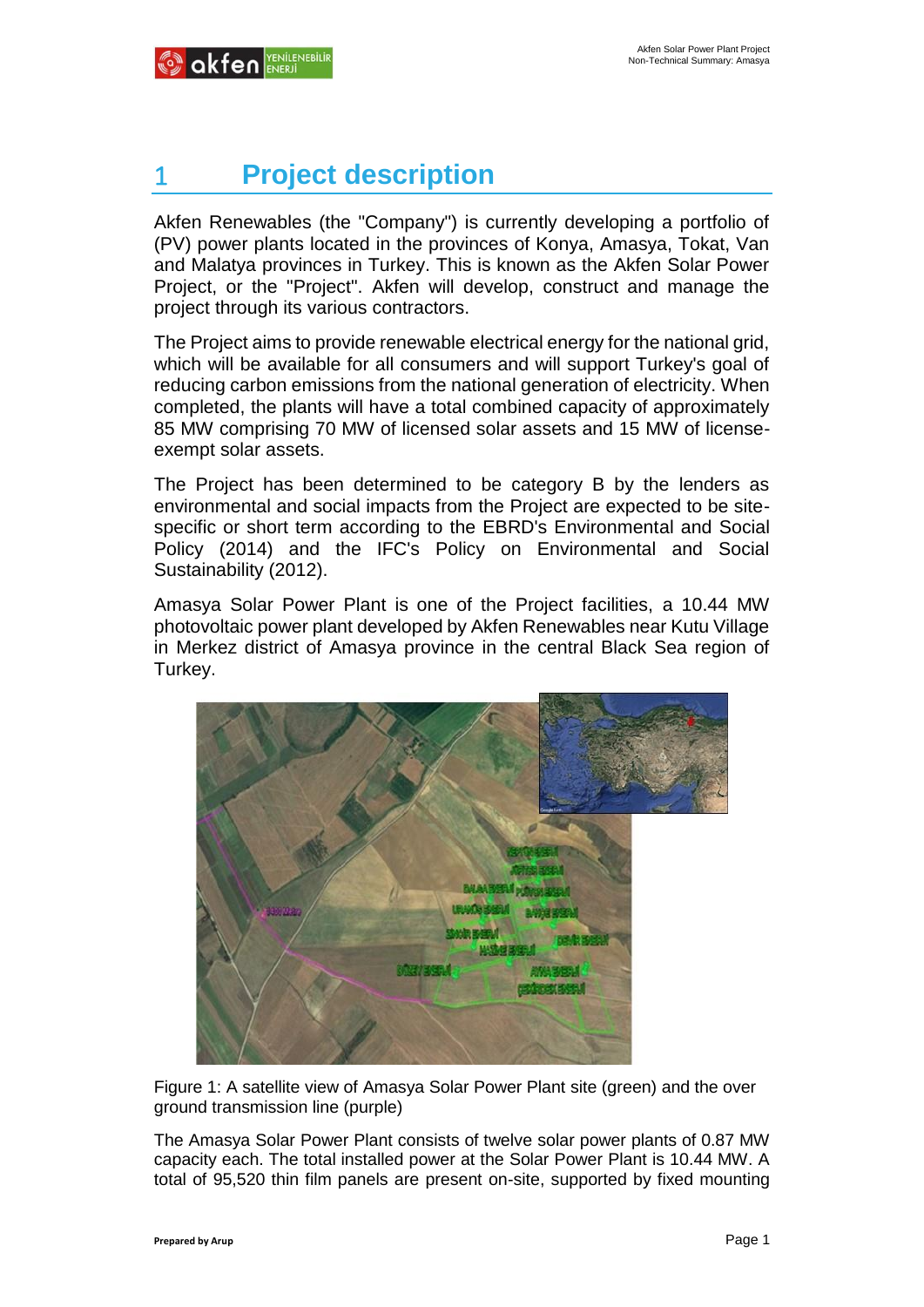

systems. The panels are connected to DC/AC invertors and twelve transformer substations using underground cables. These then connect to the grid at Kutu Village with a 1.7 km over ground transmission line operating at 33 kV.

Construction of the Amasya Solar Power Plant took place between May and August 2017, and the plant was commissioned in September 2017. The number of workers changed at different stages of work with a maximum of 30 workers present.

The extent of the site is fenced and a drainage system has been installed. Water was provided to the site via tanker during construction phase and a well has been established for use during the operational phase. Bottled water is used for drinking. A septic tank, serviced by the municipality, collects all waste water from the site.



Figure 2: Photograph of Amasya Solar Power Plant

## 2 **Environmental and social benefits, impacts and mitigation measures**

#### 2.1 **Environmental and social assessment**

There was no requirement to prepare an EIA for the Amasya Solar Power Plant according to national legislation. However, the Company has undertaken additional studies including social impact assessment, cumulative impact assessment, biodiversity and ecosystem assessment studies and visual impact assessment studies in order to meet the Lenders' environmental and social criteria.

## 2.2 **Resource efficiency and pollution prevention and control**

Amasya Solar Power Plant is fully compliant with national laws regarding resource efficiency and pollution prevention and control. According to the initial estimates by the Company, approximately 16GWh of electricity is expected to be generated in the first year of operation. This is expected to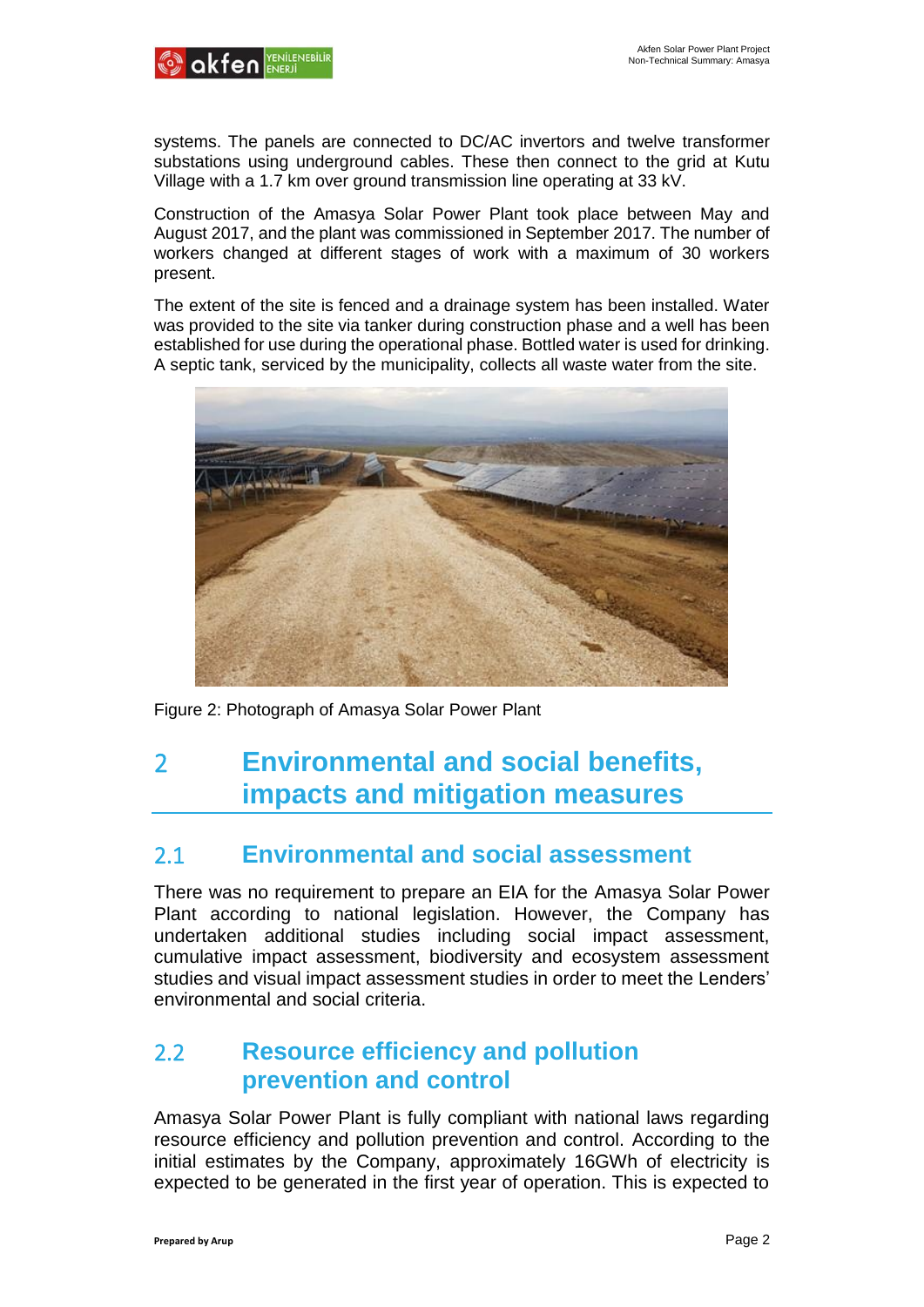

result in greenhouse gas emissions avoidance of 10,654 tonnes of CO<sub>2</sub> equivalent annually.

It is estimated that 84m<sup>3</sup>/year of water will be required to clean panels, with twice yearly cleaning planned. The Company has received a permit to use up to  $5,400m<sup>3</sup>$  of groundwater per year.

#### 2.3 **Land acquisition**

The Amasya Solar Power Plant involved the acquisition of 221,043  $m<sup>2</sup>$  of marginal agricultural land. The acquisition was completed by Akfen Renewables in 2013 and did not involve any physical displacement or involuntary resettlement. The land was purchased on a willing seller-willing buyer basis from a family of 13 owners in 2016.

## 2.4 **Cultural heritage**

A procedure was in place to manage archaeological assets that are found during construction works. Previous studies have indicated there are no known cultural heritage assets in the site area.

#### 2.5 **Biodiversity**

The project is not located in or near a sensitive ecological area. The closest protected area is the Kaz Gölü Wildlife Development Area, located 47km from the Amasya site. This is considered too far away to be affected.

#### 2.6 **Visual impact**

The Amasya Solar Power Plant is partially visible from the nearest village, Kutu Village, due to topography and orientation. Glint and glare effects are not expected as the panels are fixed and have anti-reflective coating. A view towards the plant from Kutu Village is presented as Figure 3. The visual impacts of the plant will not adversely affect the surrounding landscape.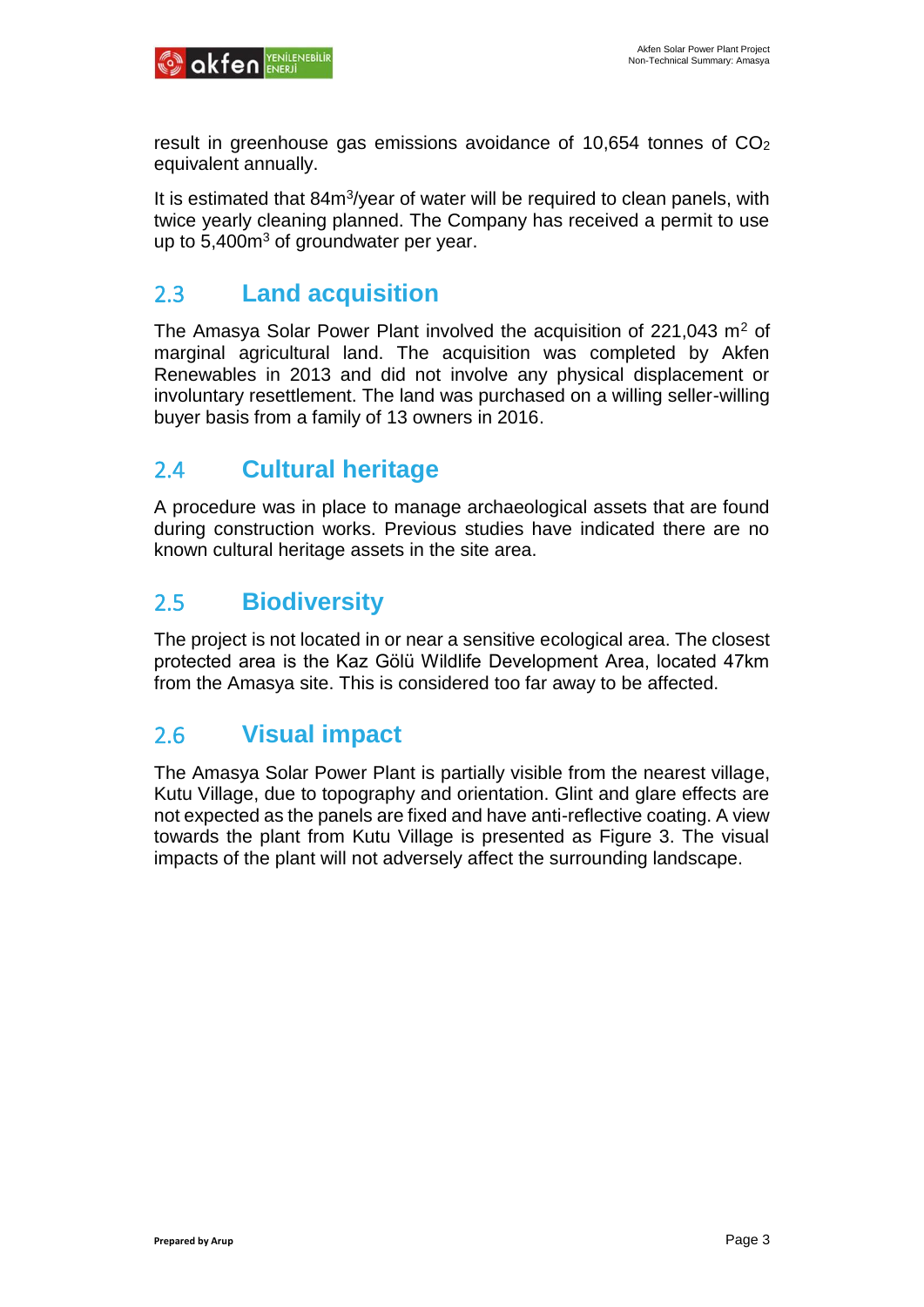



Figure 3: A view of the Amasya Solar Power Plant Site from the nearest village

### 2.7 **Consistency with policy, law and other plans**

The project is consistent with the national policy towards promotion of renewable energy sources, legal requirements and other plans for the area of influence. It fulfils the main strategic goal of reducing carbon emissions from electricity production.

## 2.8 **Cumulative and induced impacts**

The cumulative environmental impact assessment studies targeting the immediate neighbourhood of the plant did not identify any other industrial or power plants that could give rise to cumulative impacts with the Amasya Solar Power Plant.

Akfen Renewables has committed to undertaking further cumulative assessments for all Project sites which will include any development in the local area which could have a cumulative impact on social and environmental factors.

#### 2.9 **Environmental and social management**

The Company is committed to operating the Project in accordance with national law, good international practice and the EBRD's environmental and social policies. At a corporate level, the Company operates an Environmental Management System that is certified to international standards.

An environmental and social action plan, known as an ESAP, has been prepared for the Project. This details the actions that the Company will take to prevent, reduce and offset environmental impacts and risks.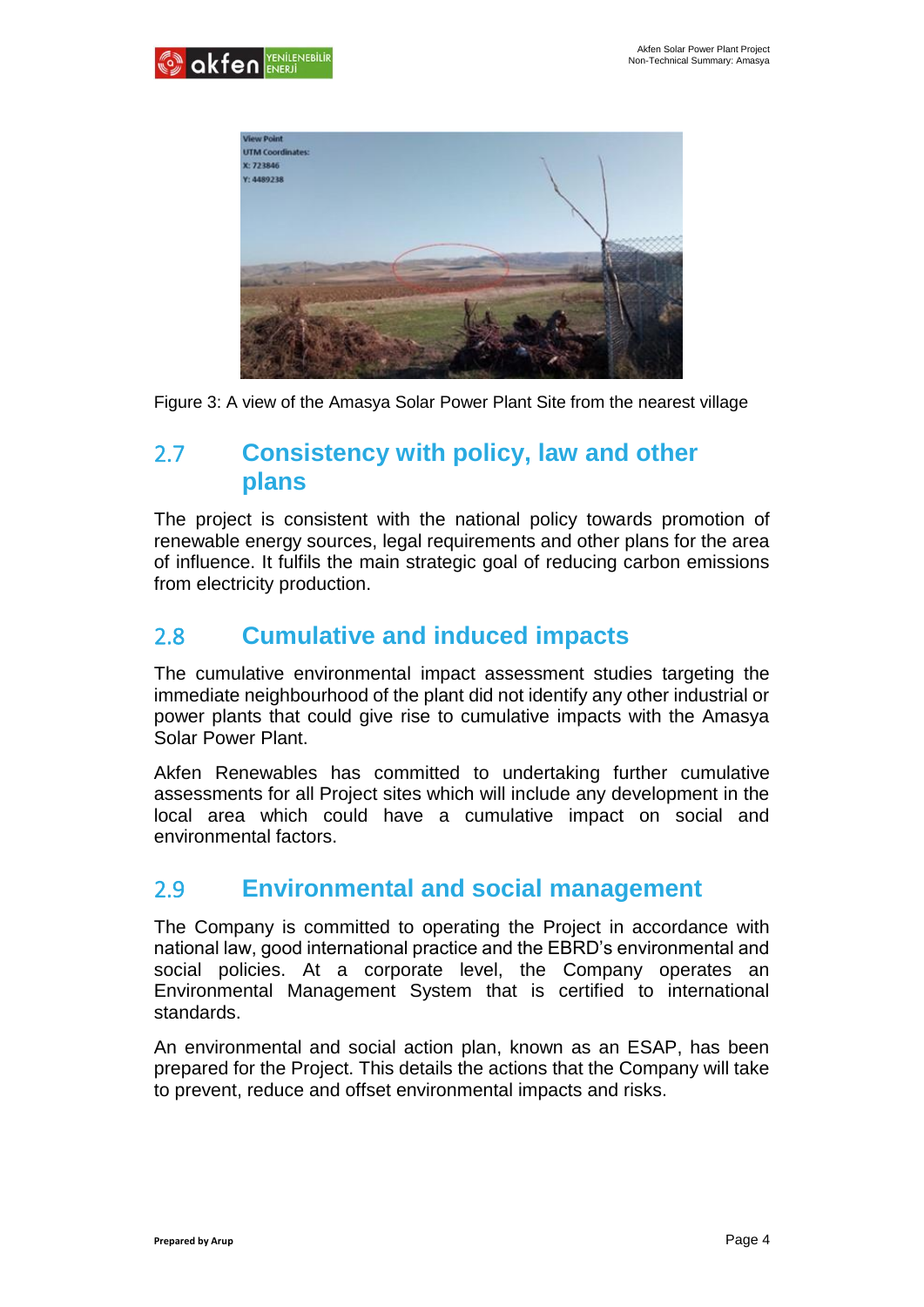## 3 **Impact monitoring**

#### 3.1 **Process for monitoring the identified impacts**

Compliance with the ESAP will be monitored with quarterly inspections during construction and annual inspections during operation phase. Annual reports on environmental and social performance will also be prepared. The reports will be checked against legislative requirements and those of the lenders. The monitoring will continue for the first two years of operation of the power plant.

## 3.2 **Stakeholder engagement and grievances**

A Stakeholder Engagement Plan has been prepared for the Project. This provides a mechanism for the consideration and response to further comments received regarding the Amasya Solar Power Plant and the other plants forming the Project. It describes the Company's approach to interacting with stakeholders, including the general public, and the disclosure of relevant information with respect to Company's operations and the Project. It is available at the company's website at [www.akfenren.com.tr.](http://www.akfenren.com.tr/) Stakeholders are provided with access to up-to-date information on the Amasya Solar Power Plant and the related grievance mechanism. Stakeholder engagement will be maintained for the duration of the Project. The effectiveness will be monitored and the Stakeholder Engagement Plan updated as needed.

Akfen also has established a Corporate Social Responsibility plan that requires an activity to be performed at each project site every year. This activity will take the form of a meeting with local stakeholders, during which the company will try to identify opportunities to contribute to the welfare and development of the local communities.

It will be possible to submit comments or grievance in person at the Iota Solar Power Plant sites during construction and operation. Comments can also be submitted using the Akfen Renewables website [\(http://akfenren.com.tr/kurumsal-sorumluluk/sikayet-ve-oneriler-1\)](http://akfenren.com.tr/kurumsal-sorumluluk/sikayet-ve-oneriler-1). Alternatively, the Company's Community Liaison Officer, Mr. Burak SOLMAZ, can be contacted using the following details:

- Phone: 0 530 954 18 87
- Fax: 0312 441 68 14
- E-mail: [bsolmaz@akfen.com.tr](mailto:bsolmaz@akfen.com.tr)

The websites of the EBRD and the IFC will also act as a platform to receive comments.